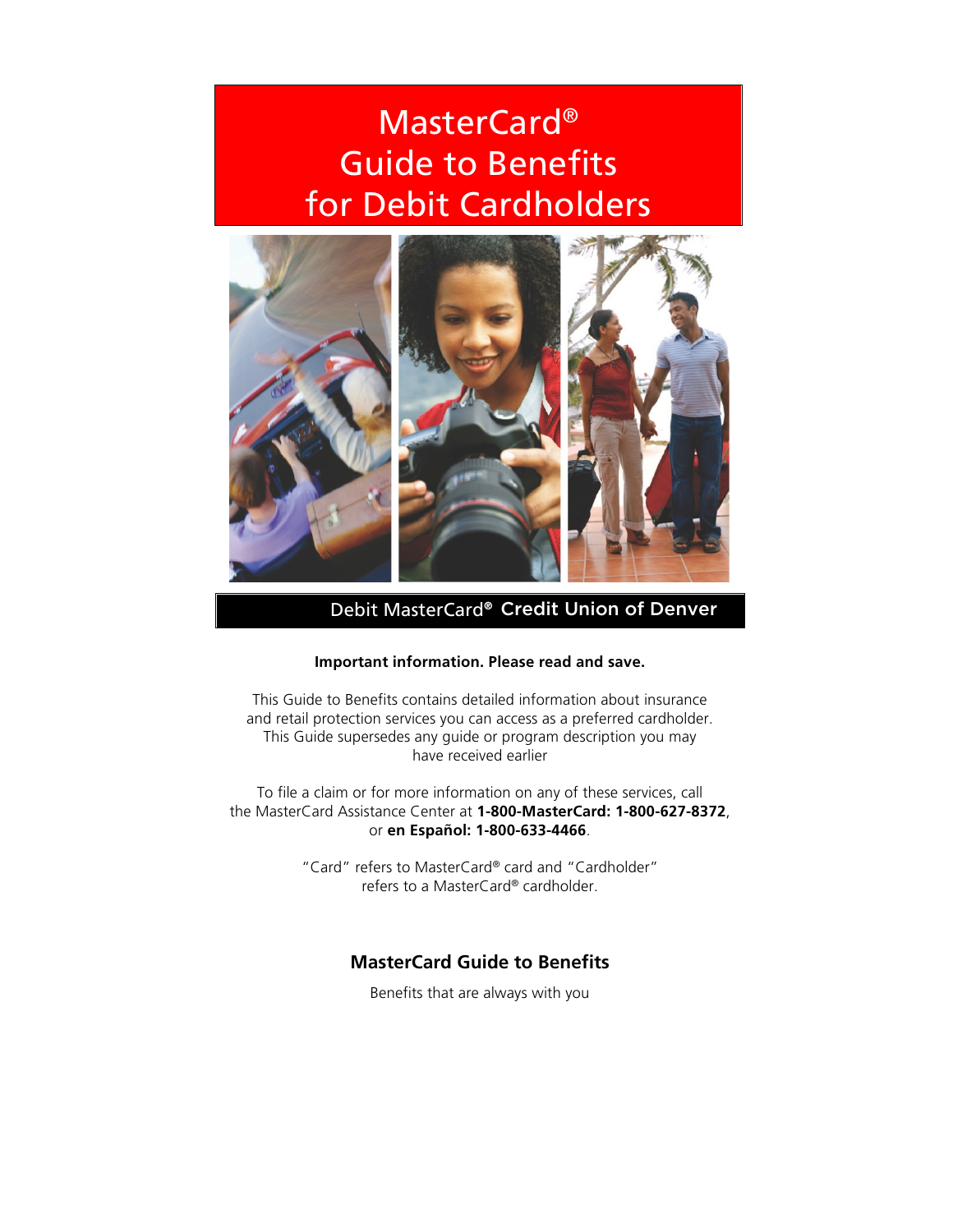# IDENTITY THEFT RESOLUTION SERVICES

#### Program Description:

Personal Identity Theft Resolution Services provides you with access to a number of Identity Theft resolution services, should you believe you are a victim of Identity Theft.

## Eligibility:

To be eligible for this coverage, you must be a valid MasterCard cardholder issued by a U.S. financial institution.

## Access:

Contact 1-800-MasterCard if you believe you have been a victim of Identity Theft.

## Services provided:

Services provided are on a 24-hour basis, 365 days a year. They include:

• Providing the cardholder with a uniform Identity Theft Affidavit and providing assistance with completion of the Affidavit. It is the responsibility of the cardholder to submit the Affidavit to the proper authorities, credit bureaus, and creditors.

Assistance in notifying all three major credit reporting agencies to obtain a free credit report for the cardholder and placing an alert on the cardholder's record with the agencies.

• Assisting the cardholder with debit, credit and/or charge card replacement.

• Assisting cardholder with membership/affinity card replacement.

Educating the cardholder on how Identity Theft can occur and of protective measures to avoid further occurrences.

Providing the cardholder with the Identity Theft Resolution Kit.

• Providing the cardholder with sample letters for use in canceling checks, ATM cards, and other accounts.

## Identity Theft Alerts:

MasterCard is offering Cardholders cyber security through Identity Theft Alerts, CSID's proprietary Internet surveillance technology that proactively detects the illegal trading and selling of personally identifiable information (PII) online. At any point in time, Identity Theft Alerts is tracking thousands of websites and millions of data points, and alerting Cardholders whose personal information they find has been compromised online. This information is being gathered in real-time so that Cardholders have the opportunity to react quickly and take the necessary steps to protect themselves.

Get started at no cost to you by enrolling at http://www. mastercard.us/idtheftalerts

## Charges:

There is no charge for these services, they are provided by your Financial Institution.

## Services are NOT provided when:

• When it is determined you have committed any dishonest, criminal, malicious, or fraudulent act. • When your financial institution or card issuer, which provides this service, has investigated the

event and deemed you are responsible for the charge or event.

• When any theft or unauthorized use of an account by a person to whom the account has been entrusted has been committed. Program provisions for personal identity theft services. This service applies to you, the named MasterCard cardholder. You shall use due diligence and do all things reasonable to avoid or diminish any loss or damage to property protected by the program.

The provider, CSIdentity Corporation, relies on the truth of statement made in the Affidavit or declaration from each cardholder. This service is provided to eligible MasterCard cardholders at no additional cost and is in effect for acts occurring while the program is in effect. The terms and conditions contained in this program guide may be modified by subsequent endorsements. Modifications to the terms and conditions may be provided via additional Guide mailings, statement inserts, or statement messages. MasterCard or your financial institution can cancel or non-renew these services, and if we do, we will notify you at least thirty (30) days in advance. If the Provider non-renews or cancels any services provided to eligible MasterCard cardholders, you will be notified within 30–120 days before the expiration of the service agreement. In the event substantially similar coverage takes effect without interruption, no such notice is necessary. For general questions regarding these services, please contact 1-800-MasterCard.

## KEY TERMS:

Throughout this document, You and Your refer to the cardholder or authorized user of the covered card. We, Us, and Our refer to New Hampshire Insurance Company, an AIG company.

Administrator means Sedgwick Claims Management Services, Inc., you may contact the administrator if you have questions regarding this coverage or would like to make a claim. The administrator can be reached by phone at 1-800-MASTERCARD. Authorized User means an individual who is authorized to make purchases on the covered card by the cardholder and is recorded by the Participating Organization on its records as being an authorized user.

Cardholder means the person who has been issued an account by the Participating Organization for the covered card. Covered card means the MasterCard card. Evidence of Coverage (EOC) means the document describing the terms, conditions, and exclusions. The EOC, Key Terms, and Legal Disclosures are the entire agreement between You and Us. Representations or promises made by anyone that are not contained in the EOC, Key Terms, or Legal Disclosures are not a part of your coverage. United States Dollars (USD) means the currency of the United States of America.

## EXTENDED WARRANTY

Refer to Key Terms for the definitions of you, your, we, us, our, and words that appear in bold and Legal Disclosures.

## A. To get coverage:

- You must purchase the new item entirely with your covered card and/or accumulated points from your covered card for yourself or to give as a gift.
- The item must have an original manufacturer's (or U.S.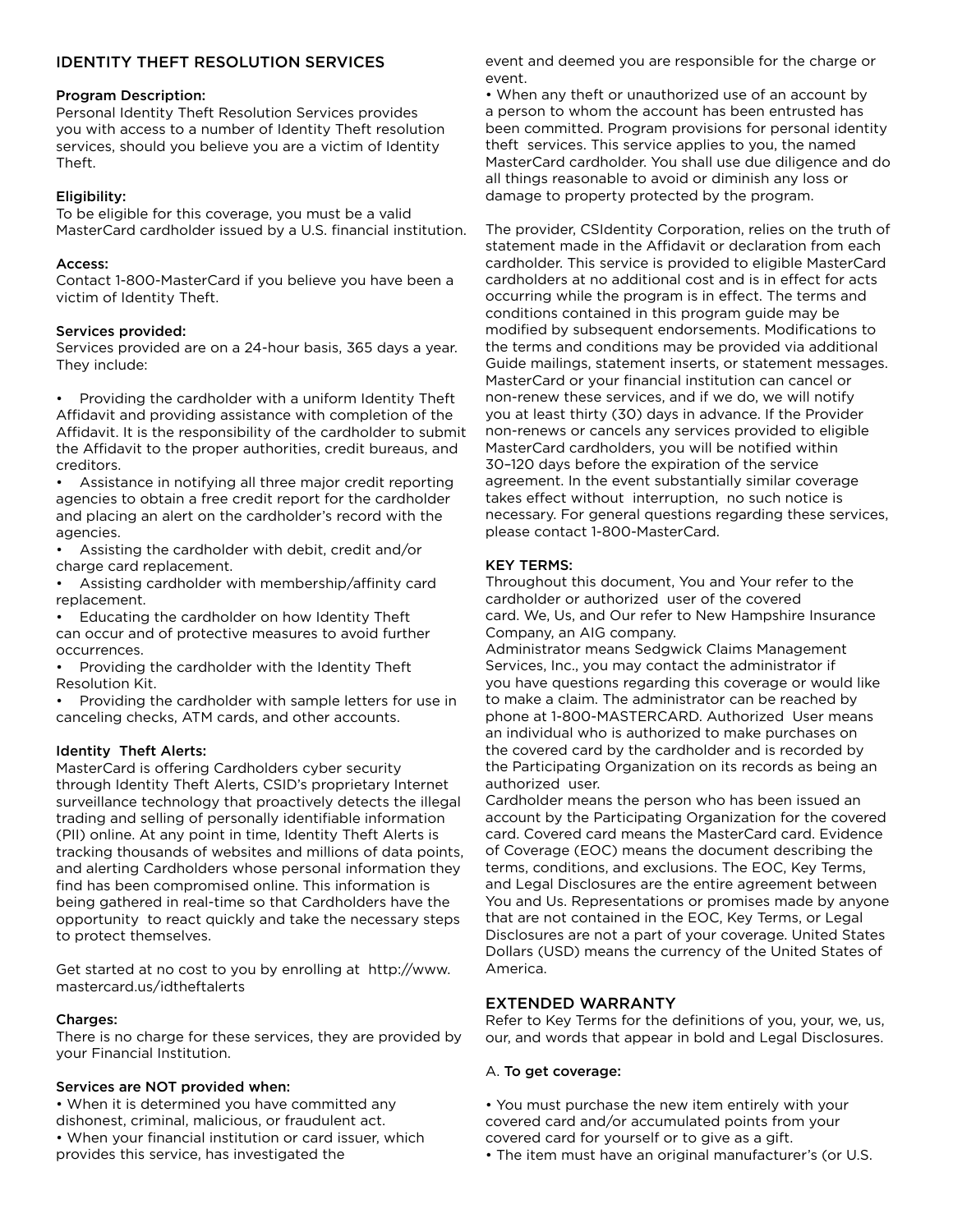store brand) warranty of twelve (12) months or less.

### B. The kind of coverage you receive:

• Extended Warranty doubles the original manufacturer warranty up to a maximum of twelve (12) months on most items you purchase. For products with multiple warranty components, each warranty time period will be extended up to a maximum of twelve (12) months. An example of a product with multiple warranty components includes an appliance with original manufacturer's (or U.S. store brand) warranties that differ for parts, labor, compressor, etc. • If you purchase a service contract or an optional extended warranty of twelve (12) months or less on your item, we will cover up to an additional twelve (12) months after both the original manufacturer's (or U.S. store brand) warranty and the purchased service contract or extended warranty coverage period end. If your service contract or extended warranty exceeds twelve (12) months, this coverage does not apply.

• If you do not have an additional service contract or an optional extended warranty, this Extended Warranty benefit commences the day after your original manufacturer's (or U.S. store brand) warranty expires.

### C. Coverage limitations:

• The maximum benefit for repair or replacement shall not exceed the actual amount charged on your covered card or \$10,000, whichever is less.

• If either the original manufacturer's (or U.S. store brand) warranty or the service contract covers more than twelve (12) months, this benefit will not apply.

• We or our administrator will decide if a covered failure will be repaired or replaced, or whether you will be reimbursed up to the amount paid for the item. Items will be replaced with those of like kind and quality. However, we cannot guarantee to match exact color, material, brand, size, or model.

## D. What is NOT covered:

• Used or antique items; collectibles of any kind (such as items designed for people to collect or items that over time become collectibles) that do not come with a manufacturer warranty (repair or replacement amount will not include market value at time of claim); recycled, previously owned, refurbished, rebuilt, or remanufactured items; product guarantees (e.g., glass breakage).

• Floor models that do not come with an original manufacturer warranty.

• Motorized vehicles, including, but not limited to, automobiles, watercraft/boats, aircraft, and motorcycles, or their motors, equipment, or accessories. Parts, if purchased separately, may be covered.

• Land, any buildings (including, but not limited to, homes and dwellings), permanently installed items, fixtures, or structures.

• Plants, shrubs, animals, pets, consumables, and perishables.

• Professional Services (including, but not limited to, the performance or rendering of labor or maintenance; repair or installation of products, goods or property; professional advice of any kind, including, but not limited to, information/services or advice secured from any help or support line; or technical support for software, hardware, or any other peripherals.)

• Application programs, operating software, and other software.

• All types of media with stored data or music (including, but not limited to, computer software, DVDs, video cassettes, CDs, film and audio cassettes).

• Any shipping charges, transportation and delivery charges, or promised time frames for delivery, whether or not stated or covered by the manufacturer's warranty.

• Direct or indirect loss resulting from any Acts of God (including, but not limited to, flood, hurricane, lightning, and earthquake).

• Indirect or direct damages resulting from a covered loss.

- Mechanical failure arising from product recalls.
- Trip, service, or diagnostic charges in the absence of any covered repairs or verified failure.

• Loss resulting from war or hostilities of any kind (including, but not limited to, invasion, terrorism, rebellion, insurrection, riot, or civil commotion); confiscation or damage by any government, public authority, or customs official; risks of contraband, illegal activity, or acts.

• Mechanical failures caused by normal wear and tear or gradual deterioration where no failure has occurred.

• Items purchased for resale, professional, or commercial use.

• Mechanical failures caused by lack of maintenance/ service.

• Losses caused by power surge, contamination by radioactive or hazardous substances, including mold.

• Physical damage to the item.

• Any exclusion listed in the original manufacturer's warranty.

### E. How to file a claim:

• Call 1-800-MASTERCARD to request a claim form. You must report the claim within sixty (60) days of the failure or the claim may not be honored.

• Submit the following documentation within one hundred and eighty (180) days from the date of failure or the claim may not be honored:

- Completed and signed claim form.
- Receipt showing covered item(s).
- Statement showing covered item(s).
- Itemized purchase receipt(s).
- Original manufacturer's (or U.S. store brand) warranty.
- Service contract or optional extended warranty, if applicable.

- Itemized repair estimate from a factory authorized service provider.

• Any other documentation that may be reasonably requested by us or our administrator to validate a claim.

## PRICE PROTECTION

The Legal Disclosure is part of this agreement.

## Key Terms:

Throughout this document, You and Your refer to the cardholder or authorized user of the covered card. We, Us, and Our refer to AIG WarrantyGuard, Inc.

Administrator means Sedgwick Claims Management Services, Inc., you may contact the administrator if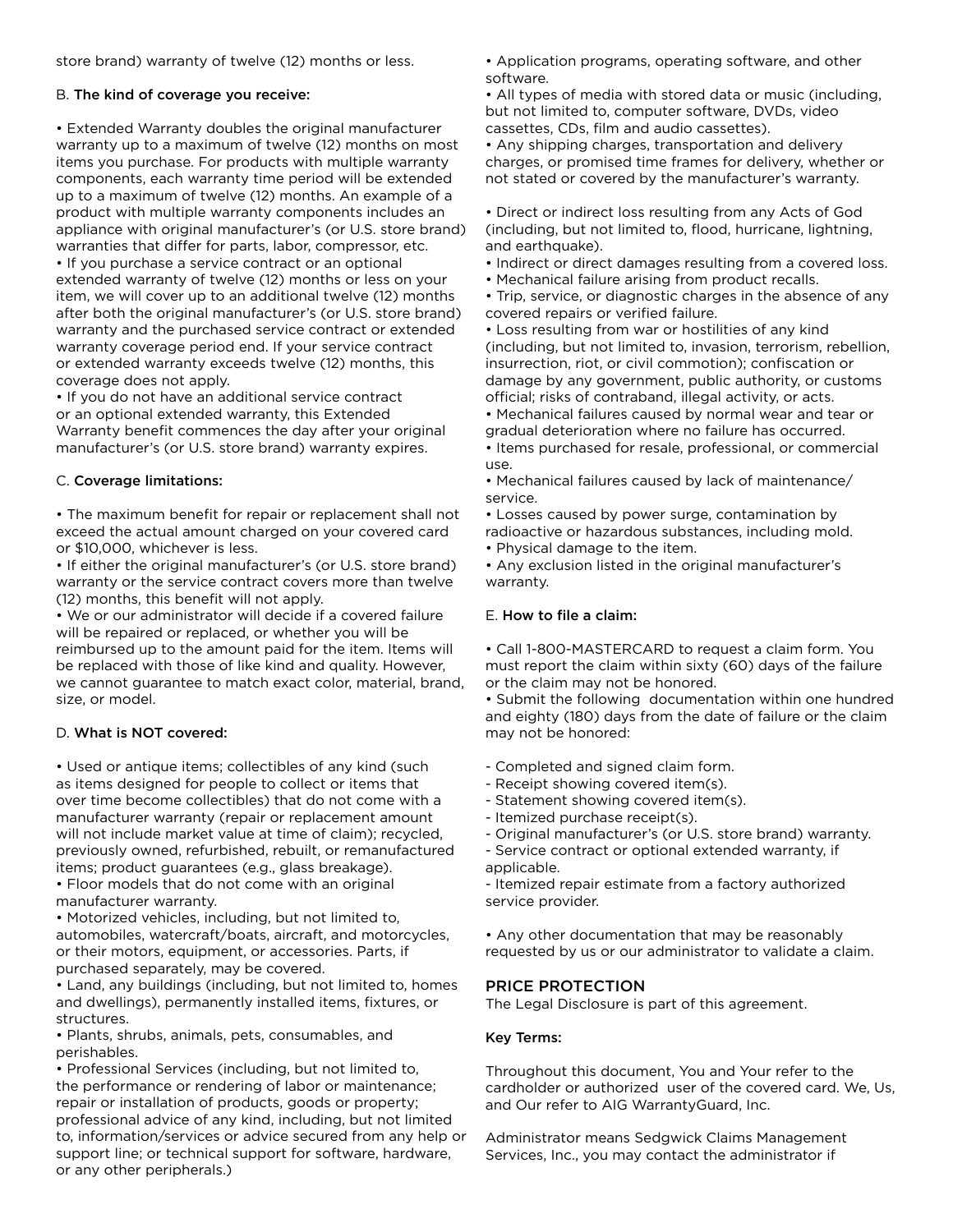you have questions regarding this coverage or would like to make a claim. The administrator can be reached by phone at 1-800-MASTERCARD.

Auction (online or live) means a place or Internet site where items are sold through price bids, price quotes; or where prices fluctuate based on the number of people purchasing, or interested in purchasing a product. (Examples include, but are not limited to, Ebay, Ubid, Yahoo, public or private live auctions, etc.).

Authorized User means an individual who is authorized to make purchases on the covered card by the cardholder and is recorded by the Participating Organization on its records as being an authorized user.

Cardholder means the person who has been issued an account by the Participating Organization for the covered card.

Covered card means the MasterCard card.

Non-auction internet advertisements means advertisements posted on the Internet, by a non-Auction Internet merchant with a valid tax identification number. The advertisement must have been posted within sixty (60) days after the date you purchased the product and must be for the identical item (advertisement must verify same manufacturer and model number). The printed version of the Internet advertisement must include the merchant's internet address and customer service telephone number, as well as the item including manufacturer, model number, sale price and date of publication.

Printed advertisements means advertisements appearing in a newspaper, magazine, store circular, or catalog which state the authorized dealer or store name, item (including make, model number), and sale price. The advertisement must have been published within sixty (60) days after the date you purchased the product and must be for the identical item (advertisement must verify same manufacturer and model number).

## A. To get coverage:

You must purchase the new item entirely with your covered card and/or accumulated points from your covered card for yourself or to give as a gift.

You must see either a printed advertisement or non-auction Internet advertisement for the same product (advertisement must verify same manufacturer and model number) for a lower price within sixty (60) days from the date of purchase as indicated on your receipt.

#### B. The kind of coverage you receive:

• Purchases you make entirely with your covered card are covered for sixty (60) days from the date of purchase as indicated on your receipt for the difference between the price you paid and the lower price advertised.

• Items you purchase with your covered card and give as gifts also are covered.

• This coverage is secondary to any other applicable insurance or coverage available to you or the gift recipient including benefits provided by the retailer (including, but not limited to, refunds,

exchanges, and store credits). Coverage is limited to only those amounts not covered by any other insurance or coverage, or retailer benefits (including, but not limited to, refunds, exchanges, and store credits).

#### C. Coverage limitations:

Coverage is limited to the difference between the actual cost of the item (excluding taxes, storage, shipping, and handling costs) and the advertised lower price, up to \$250 per claim. There is a maximum of four (4) claim(s) per cardholder account per twelve (12) month period.

#### D. What is NOT covered:

• Any item purchased from an Internet site whose primary purpose is not the sale of the item or related items.

• Items purchased for resale, rental, professional, or commercial use.

• Jewelry, art, used or antique items; collectibles of any kind (such as items designed for people to collect or items that over time become collectibles); recycled, previously owned, refurbished, rebuilt, or remanufactured items. • Customized/personalized, one-of-a-kind, or special-order items.

• Layaway items; items returned to any store.

• Any items purchased from an auction.

• Items for which the printed advertisement or nonauction Internet advertisement containing the lower price was published after sixty (60) days from the date you purchased the item.

• Items advertised or shown as price quotes, bids or final sale amounts from a non-auction Internet site.

• Items advertised in or as a result of "limited quantity," "going out-of-business sales," "close out", or as "discontinued".

• Printed advertisements or non-auction Internet advertisements that display pricing lower than your purchased item due to rebates, special offerings, bonuses, free items/giveaways, manufacturer's coupons, or special financing.

• Professional services, including workmanship, installation, professional advice/counseling, and technical support, or help line.

• Plants, shrubs, animals, pets, consumables, and perishables.

• Motorized vehicles, including, but not limited to, automobiles, watercraft/boats, aircraft, and

motorcycles, or their motors, equipment, or accessories. • Land, any buildings (including, but not limited, to homes and dwellings), permanently installed

items, fixtures, structures, or home improvement.

• Game animals, pets or specimens preserved for display (e.g., fish, birds, reptiles, or mammals).

• Traveler's checks, tickets of any kind (e.g., for airlines, sporting events, concerts, or lottery), negotiable instruments, bullion, rare or precious metals, stamps, and coins, currency or its equivalent.

• Differences in price due to sales tax, storage, shipping, handling, postage, transportation, and delivery.

• Differences in price due to foreign exchange rates or fluctuation in foreign exchange rates.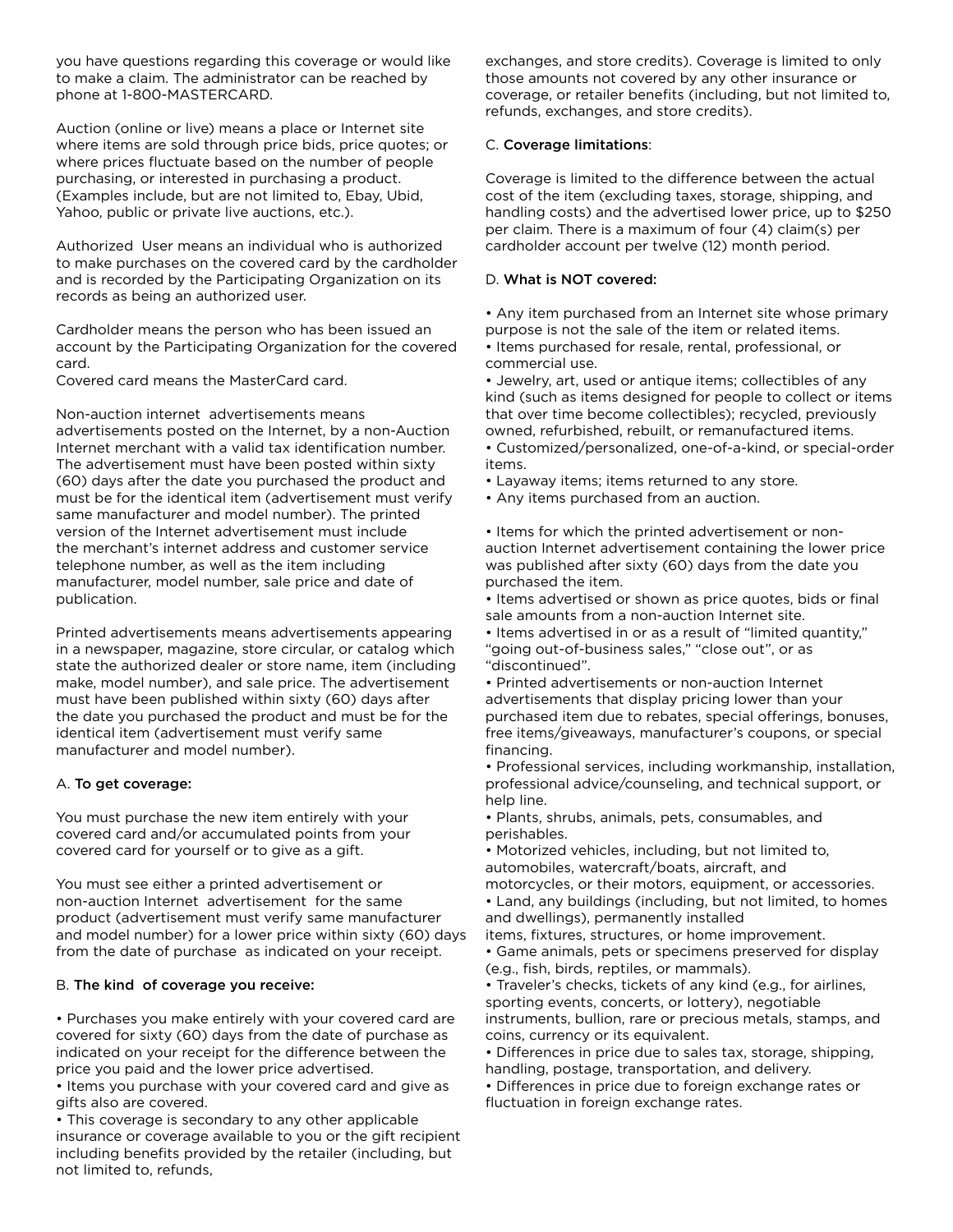### E. How to file a claim:

#### For a Printed Advertisement:

• Call 1-800-MASTERCARD to request a claim form. You must report the claim within sixty (60) days of the incident or the claim may not be honored.

• Submit the following documentation within one hundred and eighty (180) days of the advertisement's publication:

- Completed and signed claim form.

- A copy of the printed advertisement that shows the date of the advertisement, retailer name, the product (advertisement must verify same manufacturer and model number), and sale price.

- Receipt showing the item(s) was purchased.

- Statement showing item(s) purchased and use of accumulated point.

- Itemized purchase receipt(s).

- Any other documentation that may be reasonably requested by us or our administrator to validate a claim.

#### For a Non-Auction Internet Advertisement:

• Call 1-800-MASTERCARD to request a claim form. You must report the claim within sixty (60) days of the incident or the claim may not be honored.

• Submit the following documentation within one hundred and eighty (180) days of the advertisement's publication:

- Completed and signed claim form.

- A copy of the non-auction advertisement that shows the date of the advertisement, website address, retailer name, the product (advertisement must verify same manufacturer and model number), sale price, and, if applicable, shipping, handling and other charges.

- Receipt showing the item(s) was purchased.
- Statement showing item(s) purchased.
- Itemized purchase receipt(s).

Any other documentation that may be reasonably requested by us or our administrator to validate a claim.

## SATISFACTION GUARANTEE

The Legal Disclosure is part of this agreement.

#### Key Terms:

Throughout this document, You and Your refer to the cardholder or authorized user of the covered card. We, Us, and Our refer to AIG WarrantyGuard, Inc.

Administrator means Sedgwick Claims Management Services, Inc., you may contact the administrator if you have questions regarding this coverage or would like to make a claim. The administrator can be reached by phone at 1-800-MASTERCARD.

Auction (online or live) means a place or Internet site where items are sold through price bids, price quotes; or where prices fluctuate based on the number of people purchasing, or interested in purchasing a product. (Examples include, but are not limited to, Ebay, Ubid, Yahoo, public or private live auctions, etc.).

Authorized User means an individual who is authorized to make purchases on the covered card by the cardholder and is recorded by the Participating Organization on its records as being an authorized user.

Cardholder means the person who has been issued an account by the Participating Organization for the covered card.

Covered card means the MasterCard card.

#### A. To get coverage:

You must purchase the new item entirely with your covered card and/or accumulated points from your covered card for yourself or to give as a gift.

#### B. The kind of coverage you receive:

Purchases you make entirely with your covered card are covered for sixty (60) days from the date of purchase as indicated on your receipt for a full refund in the event that you are dissatisfied with your purchase and the store will not accept the item for return.

• Items you purchase with your covered card and give as gifts also are covered.

• This coverage is secondary to any other applicable insurance or coverage available to you or the gift recipient. Coverage is limited to only those amounts not covered by any other insurance or coverage.

### C. Coverage limitations:

Coverage is limited to the actual cost of the item (excluding taxes, storage, shipping, and handling costs), up to \$250 per claim.

Items must be returned undamaged, in good working condition, and in its original and complete packaging. You are responsible for all mailing costs.

#### D. What is NOT Covered:

• Damaged, defective, or non-working items.

• Jewelry, art, used or antique items; collectibles of any kind (such as items designed for people to collect or items that over time become collectibles); recycled, previously owned, refurbished, rebuilt, or remanufactured items.

• Customized/personalized, rare, one of a kind, or special order items.

• Professional services, including workmanship, installation, professional advice/counseling, and technical support, or help line.

• Items purchased for resale, professional, or commercial use.

• Plants, shrubs, animals, pets, consumables, and perishables.

• All types of stored data or music (including, but not limited to, computer software, DVDs, video cassettes, CDs, audio cassettes).

• Motorized vehicles, including, but not limited, to automobiles, watercraft/boats, aircraft, and motorcycles, or their motors, equipment, or accessories.

• Land, any buildings (including, but not limited to, homes and dwellings), permanently installed items, fixtures, or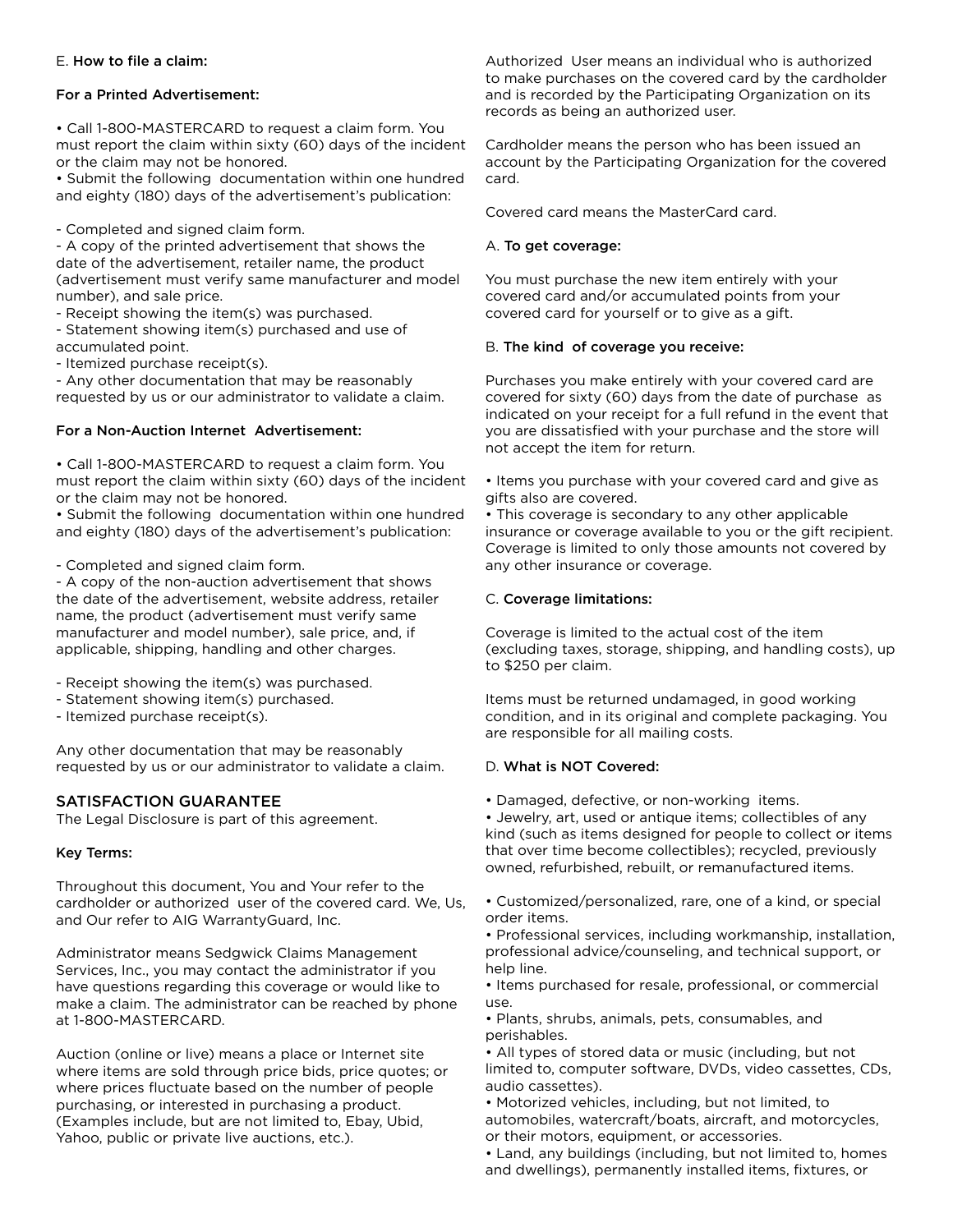#### structures.

• Game animals, pets, or specimens preserved for display (e.g., fish, birds, reptiles, or mammals).

• Traveler's checks, tickets of any kind (e.g., for airlines, sporting events, concerts, or lottery), negotiable instruments, bullion, rare or precious metals, stamps, and coins, currency or its equivalent.

• Shipping charges, taxes, storage fees, postage, transportation and delivery charges; promised time frames of delivery.

• Products purchased at auctions.

## E. How to file a claim:

Call 1-800-MASTERCARD to request a claim form. You must report the claim within sixty (60) days of the date of purchase or the claim may not be honored.

• Submit the following documentation within one hundred and eighty (180) days of the date you report the claim:

- Completed and signed claim form.
- Receipt showing the purchased item(s).
- Statement showing the purchased item(s).
- Itemized purchase receipt(s).

- Written documentation from the store manager or equivalent on store letterhead documenting the refusal to accept the returned item.

- A copy of the store's return policy.

- Any other documentation that may be reasonably requested by us or our administrator to validate a claim.

You must send the item to us or our administrator before any claim will be paid. Item must be returned in its original packaging along with the original owner's manuals and warranty information. You are responsible for all mailing or shipping costs to us or our administrator. Items sent to us or our administrator will not be returned to you.

# ACCOUNT AND BILLING INFORMATION

Important: Contact your card-issuing financial institution directly for questions concerning your account, such as account balance, credit line, billing inquiries (including transaction exchange rates), merchant disputes, or information about additional services not described in this Guide. Your financial institution's phone number should be available on your monthly billing statement or on the back of your card.

# LEGAL DISCLOSURE

This Guide to Benefits is not, by itself, a policy or contract of insurance or other contract.

Benefits are provided to you, the accountholder, at no additional charge. Non-insurance services may have associated costs, which will be your responsibility (for example, legal referrals are free, but the lawyer's fee is your responsibility).

The insurance benefits are provided under a group policy issued by New Hampshire Insurance Company, an AIG company. This Guide to Benefits is a summary of benefits provided to you. The attached Key Terms and EOC is governed by the Group Policy.

Effective date of benefits: Effective February 1, 2015, this Guide to Benefits replaces all prior

disclosures, program descriptions, advertising, and brochures by any party. The Policyholder and the insurer reserve the right to change the benefits and features of these programs at anytime. Notice will be provided for any changes.

Cancellation: The Policyholder can cancel these benefits at any time or choose not to renew the insurance coverage for all cardholders. If the Policyholder does cancel these benefits, you will be notified in advance. If the insurance company terminates, cancels, or chooses not to renew the coverage to the Policyholder, you will be notified as soon as is practicable. Insurance benefits will still apply for any benefits you were eligible for prior to the date of such terminations, cancellation, or non- renewal, subject to the terms and conditions of coverage.

Benefits to you: These benefits apply only to the cardholder whose cards are issued by U.S. financial institutions. The United States is defined as the fifty (50) United States, the District of Columbia, American Samoa, Puerto Rico, Guam, and the U.S. Virgin Islands. No person or entity other than the cardholder shall have any legal or equitable right, remedy, or claim for benefits, insurance proceeds and damages under or arising out of these programs. These benefits do not apply if your card privileges have been cancelled. However, insurance benefits will still apply for any benefit you were eligible for prior to the date that your account is suspended or cancelled, subject to the terms and conditions of coverage.

Transfer of rights or benefits: No rights or benefits provided under these insurance benefits may be assigned without the prior written consent of the claim administrator for these benefits.

Misrepresentation and Fraud: Benefits shall be void if the cardholder has concealed or misrepresented any material facts concerning this coverage.

Dispute Resolution – Arbitration: This EOC requires binding arbitration if there is an unresolved dispute concerning this EOC (including the cost of, lack of or actual repair or replacement arising from a loss or breakdown). Under this Arbitration provision, You give up your right to resolve any dispute arising from this EOC by a judge and/or a jury. You also agree not to participate as a class representative or class member in any class action litigation, any class arbitration or any consolidation of individual arbitrations. In arbitration, a group of three (3) arbitrators (each of whom is an independent, neutral third party) will give a decision after hearing the parties' positions. The decision of a majority of the arbitrators will determine the outcome of the arbitration and the decision of the arbitrators shall be final and binding and cannot be reviewed or changed by, or appealed to, a court of law.

To start arbitration, the disputing party must make a written demand to the other party for arbitration. This demand must be made within one (1) year of the earlier of the date the loss occurred or the dispute arose. The parties will each separately select an arbitrator. The two (2) arbitrators will select a third arbitrator called an "umpire." Each party will each pay the expense of the arbitrator selected by that party. The expense of the umpire will be